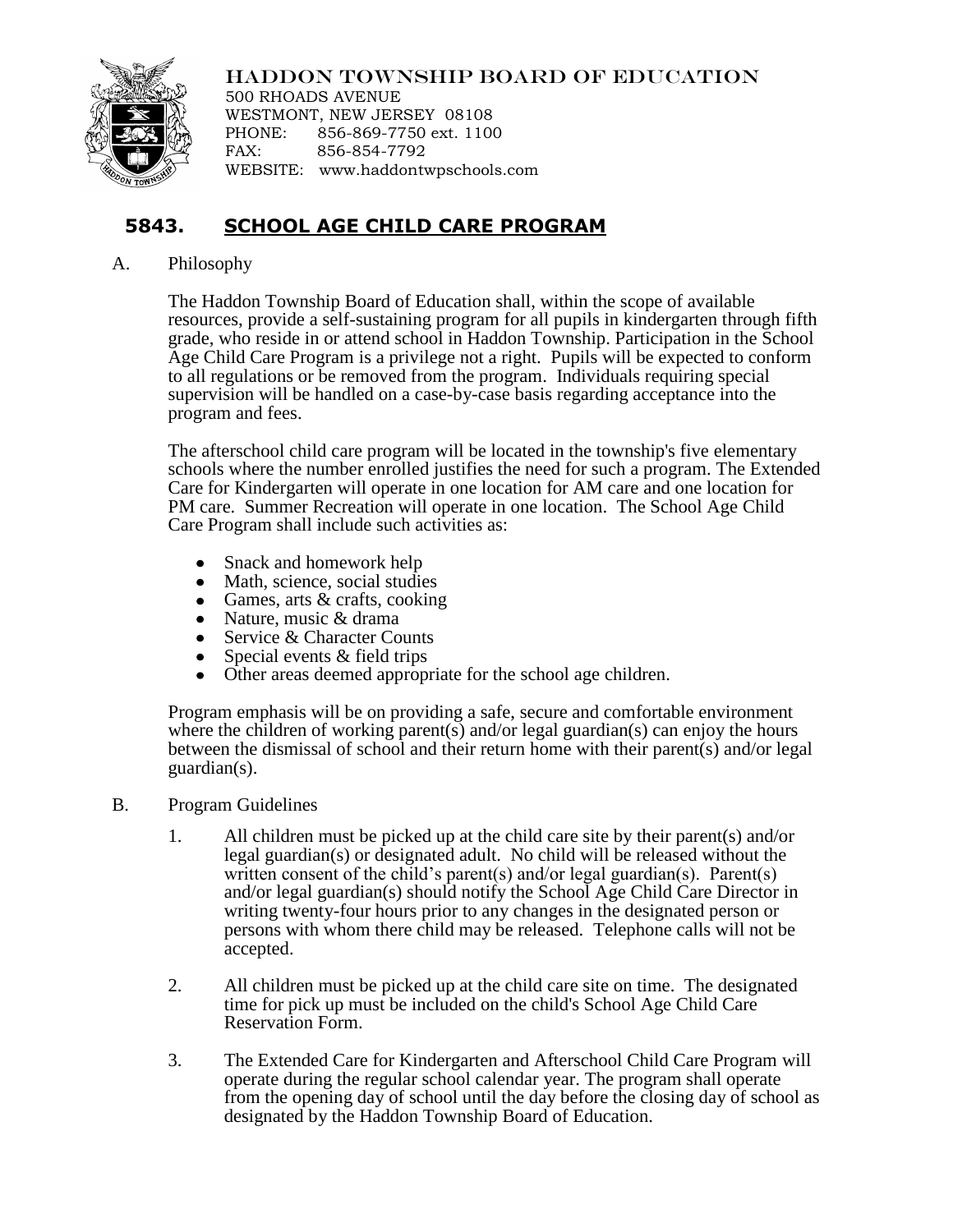The program will also be in session during early dismissal (snow, teacher inservice) or designated half days. The Summer Recreation Program will operate for six weeks, from mid-June to end of July. Specific dates will be determined by the School Age Child Care Director.

- 4. The Extended Care for Kindergarten and Afterschool Child Care Program will not operate on days when school is not in session.
- 5. Parent(s) and/or legal guardian(s) who habitually arrive late to pick up their child will be assessed an additional fee to compensate the program for additional services provided.

Parent(s) and/or legal guardian(s) who pick up their children beyond the closing time of 6:00 p.m. will be assessed an additional charge for each additional fifteen minutes. A written notification of this additional assessment will be forwarded to the parent(s) and/or legal guardian(s) by the program administrator.

6. Homework assignments, although not part of the regular after school routine, are to be completed by the individual pupils and will not be the responsibility of the childcare directors or the program administrators.

Assistance with homework assignments will be provided only when the childcare site director deems it absolutely necessary.

- 7. Transportation, both to and from the Afterschool Child Care Program, is the responsibility of the parent(s) and/or legal guardian(s). Transportation will not be provided by the Haddon Township Board of Education. Transportation for the Extended Care for Kindergarten program will be provided mid-day to/from home school kindergarten class and the extended care program.
- 8. Additional guidelines for the Extended Care for Kindergarten, Afterschool Child Care and Summer Recreation Program will be the responsibility of the Haddon Township Board of Education, the School District Administration, and School Age Child Care Program Director and site supervisors.

## C. Registration

Any parent(s) and/or legal guardian(s) planning to utilize the services of the Haddon Township School Age Child Care Program must register their child. Each parent(s) and/or legal guardian(s) will be required to complete an appropriate School Age Child Care Program Registration Form each school year. A fee will be charged for this registration. Children may be registered at any time during the school year.

A registration file card will be kept for each child in the following locations:

- 1. School Age Child Care Program office;
- 2. School Age Child Care Site.

Once a child has entered the program, the child's parent(s) and/or legal guardian(s) will be required to complete an School Age Child Care Reservation Form every two weeks. The reservation form will indicate the days and times the child will be present in the program.